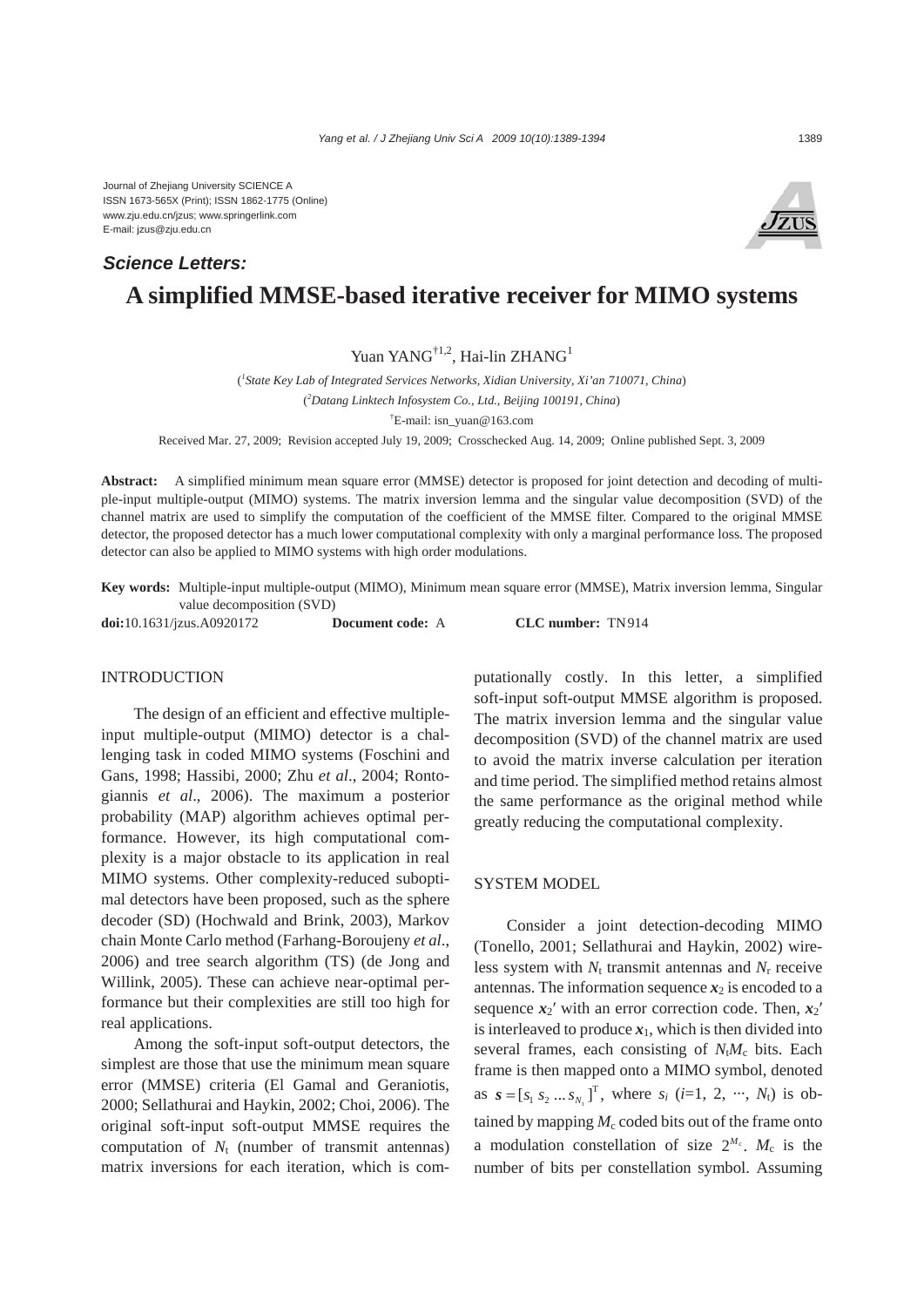the total transmit power is  $E_s$ , the power constraint on each antenna is  $E\{||s_i||^2\} = E_s/N_t$ . Let  $\mathbf{y} = [y_1 \ y_2 \dots y_{N_t}]^T$ be the received signal vector. The MIMO channel is assumed to be flat fading, modeled as

$$
y = Hs + n \t\t(1)
$$

where  $H$  is the channel matrix, and each element  $h_{i,j}$ of the matrix denotes the channel fading coefficient between the *j*th transmit antenna and the *i*th receive antenna. The elements of the channel matrix are independent, complex-valued Gaussian random variables with zero mean and unit variance.  $\boldsymbol{n}$  is an  $N_r \times 1$ vector whose elements are independent zero-mean complex Gaussian random variables with variance  $\sigma_{\rm n}^2$  per dimension.

#### SOFT-INPUT SOFT-OUTPUT MMSE DETECTOR

Soft-input soft-output MMSE can provide good performance in the high signal-to-noise ratios (SNR) region and its computational complexity is much lower than that of MAP detectors (Benesty *et al*., 2003; Lee *et al*., 2006; Tomasoni *et al*., 2006). An MMSE detector does not perform joint detection among all transmit antennas; it detects signals on each transmit antenna individually. The principle of such a detector is to view the  $N_r \times N_t$  channel as  $N_t$  interfering  $N_r \times 1$  sub-channels. It uses the information provided by the decoder in each iteration to cancel the interference of the sub-channels.

First, we compute the a priori based symbol mean  $\overline{s_i}$  and variance *var*{ $s_i$ } of  $s_i$ .

An MMSE detector for the symbol *si* on the *i*th transmit antenna is a linear filter  $w_i$  that provides the symbol estimation (Sellathurai and Haykin, 2002; Choi, 2006)

$$
\widetilde{s}_i = \boldsymbol{w}_i^{\mathrm{H}} \left( \boldsymbol{y} - \sum_{j=1, j \neq i}^{N_i} \overline{s}_j \boldsymbol{h}_j \right) \tag{2}
$$

by minimizing the mean square error  $E\{\|s_i - \tilde{s}_i\|^2\}$ . We have

$$
\boldsymbol{w}_i = \left( E\{ \boldsymbol{y} \boldsymbol{y}^{\mathrm{H}} \} \right)^{-1} E\{ \boldsymbol{s}_i \boldsymbol{y} \}, \tag{3}
$$

where

$$
E\{\mathbf{y}\mathbf{y}^{\mathrm{H}}\} = \boldsymbol{H}\boldsymbol{R}_{\mathrm{ss},i}\boldsymbol{H}^{\mathrm{H}} + \sigma_{\mathrm{n}}^{2}\boldsymbol{I}_{N_{\mathrm{r}}},
$$
(4)

$$
\mathbf{R}_{ss,i} = \text{diag}\{var\{s_0\}, \cdots, var\{s_{i-1}\}, E_s, var\{s_{i+1}\}, \cdots, var\{s_{N_t-1}\}\}.
$$
 (5)

We can evaluate Eq.(2) as

$$
\widetilde{s}_i = E_s \boldsymbol{h}_i^{\mathrm{H}} (\boldsymbol{H} \boldsymbol{R}_{ss,i} \boldsymbol{H}^{\mathrm{H}} + \sigma_{\mathrm{n}}^2 \boldsymbol{I}_{N_{\mathrm{r}}})^{-1} \Bigg( \boldsymbol{y} - \sum_{j=1, j \neq i}^{N_{\mathrm{t}}} \overline{s}_j \boldsymbol{h}_j \Bigg). \tag{6}
$$

Thus, the matrix inversion is required for the estimation of each symbol during each iteration and each time period. Finally, the soft information on each coded bit is calculated. We assume that the estimated signal is transmitted on an equivalent AWGN channel with the equivalent Gaussian noise  $\eta_i \sim N(0, \sigma_n^2)$ , where

$$
\sigma_{\eta_i}^2 = \mu_i (1 - \mu_i) E_s, \qquad (7)
$$

$$
\mu_i = \mathbf{w}_i^{\mathrm{H}} \mathbf{h}_i. \tag{8}
$$

According to the AWGN channel assumption and the Bayes rule, the a posterior probability of the symbol *si* can be obtained:

$$
p(s_i \mid \mathbf{y}) \approx p(s_i \mid \tilde{s}_i) = \frac{p(\tilde{s}_i \mid s_i)P(s_i)}{P(\tilde{s}_i)},
$$
(9)

where

$$
p(\tilde{s}_i \mid s_i = a_m) = \frac{1}{\pi \sigma_{\eta_i}^2} \exp\left(-\frac{\left\|\tilde{s}_i - \mu_i a_m\right\|^2}{\sigma_{\eta_i}^2}\right).
$$
 (10)

Then the a posterior information about the bit  $x_k$ can be written as

$$
L_{\rm D}(x_k | \tilde{s}_i) = \ln \frac{p(x_k = +1 | \tilde{s}_i)}{p(x_k = -1 | \tilde{s}_i)}
$$
  
= 
$$
\ln \frac{\sum_{s_i \in A, x_k = +1} p(\tilde{s}_i | s_i) \exp(\mathbf{x}_i^{\mathrm{T}} \mathbf{L}_{A,i} / 2)}{\sum_{s_i \in A, x_k = -1} p(\tilde{s}_i | s_i) \exp(\mathbf{x}_i^{\mathrm{T}} \mathbf{L}_{A,i} / 2)}.
$$
 (11)

Here the bit  $x_k$  belongs to the bit vector  $x_i$  from which the symbol  $s_i$  is mapped, and  $(i-1)M_c \le k \le iM_c-1$ .  $L_{A,i}$ denotes the vector of a priori information corresponding to the bit vector  $x_i$ .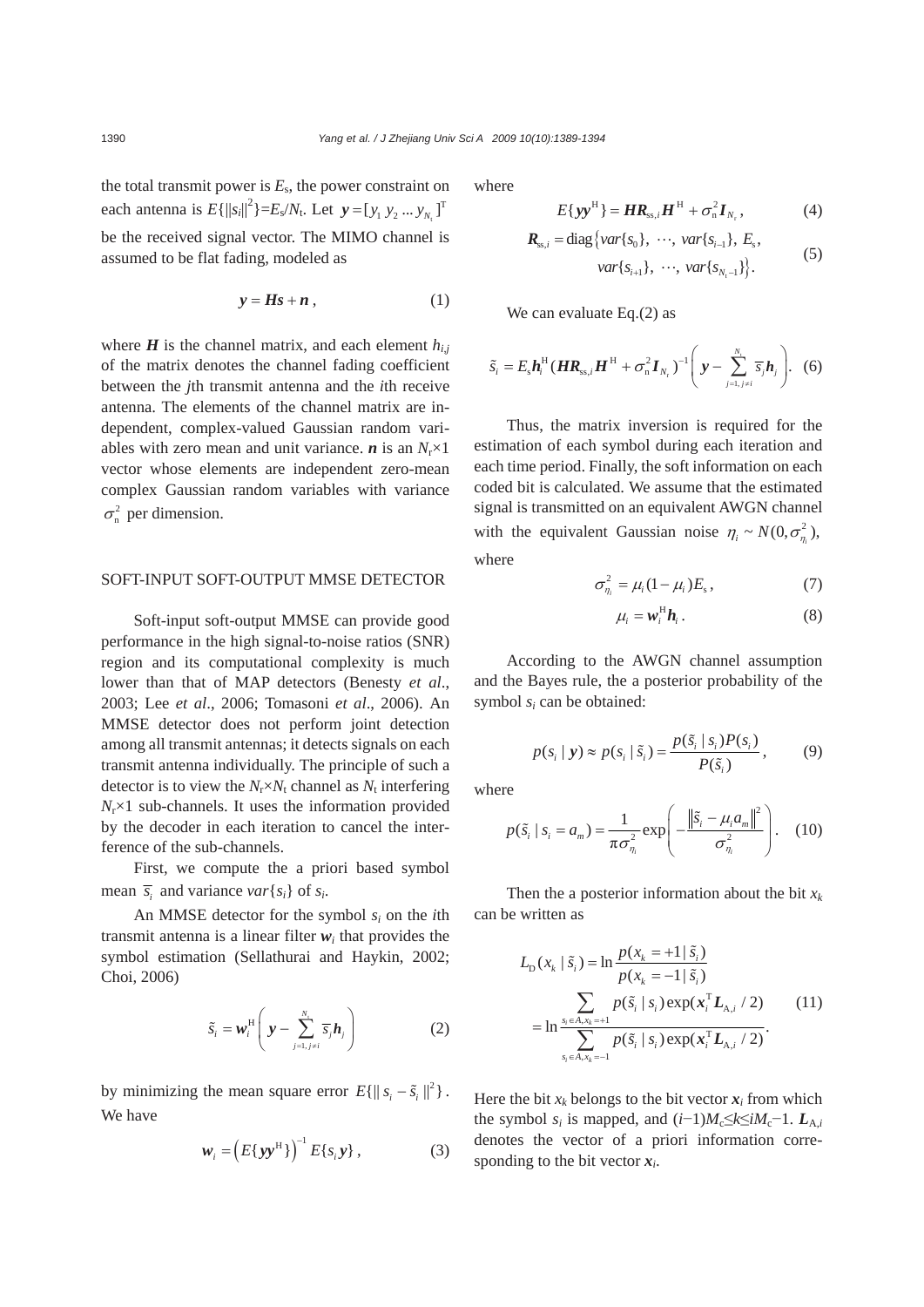#### SIMPLIFIED MMSE DETECTOR

The soft-input soft-output MMSE requires the computation of  $N_t$  matrix inversions for each iteration and time period. Some simplified algorithms have been proposed (Choi, 2006; Lee *et al*., 2006; Wang *et al*., 2007). These algorithms use a special form of the correlation matrix and the matrix inversion formula to avoid the computation of a matrix inversion per symbol and per iteration. We propose a new algorithm that can maintain the performance gain per iteration while greatly reducing the computational complexity associated with matrix inversion. Compared with other simplified algorithms, our proposed algorithm can be applied to high order constellations.

According to Gresset (2004) and Wang *et al*. (2007), the matrix inversion in Eq.(6) can be rewritten as

$$
(\boldsymbol{H}\boldsymbol{R}_{ss,i}\boldsymbol{H}^{H} + \sigma_{n}^{2}\boldsymbol{I}_{N_{r}})^{-1}
$$
\n
$$
= \left(\sum_{j\neq i} var\{s_{j}\}\boldsymbol{h}_{j}\boldsymbol{h}_{j}^{H} + E_{s}\boldsymbol{h}_{i}\boldsymbol{h}_{i}^{H} + \sigma_{n}^{2}\boldsymbol{I}_{N_{r}}\right)^{-1}
$$
\n
$$
= \left(\sum_{j=1}^{N_{t}} var\{s_{j}\}\boldsymbol{h}_{j}\boldsymbol{h}_{j}^{H} + (E_{s} - var\{s_{i}\})\boldsymbol{h}_{i}\boldsymbol{h}_{i}^{H} + \sigma_{n}^{2}\boldsymbol{I}_{N_{r}}\right)^{-1}.
$$
\n(12)

Denote  $\boldsymbol{B} = \sum_{j=1}^{N_t} var\{s_j\} \boldsymbol{h}_j \boldsymbol{h}_j^{\mathrm{H}} + \sigma_n^2 \boldsymbol{I}_{N_t}$  $\boldsymbol{B} = \sum_{j=1}^{N_i} var\{s_j\} \boldsymbol{h}_j \boldsymbol{h}_j^{\mathrm{H}} + \sigma_n^2 \boldsymbol{I}_{N_r}$  and  $\boldsymbol{a}_i = \boldsymbol{B}^{-1} \boldsymbol{h}_i$ . By applying the matrix inversion formula (Zhang, 2004), we obtain

$$
(\mathbf{H}\mathbf{R}_{ss,i}\mathbf{H}^{H} + \sigma_{n}^{2}\mathbf{I}_{N_{r}})^{-1} = \mathbf{B}^{-1} - \frac{(E_{s} - var\{s_{i}\})\mathbf{a}_{i}\mathbf{a}_{i}^{H}}{1 + (E_{s} - var\{s_{i}\})\mathbf{h}_{i}^{H}\mathbf{a}_{i}}.(13)
$$

From Eq.(13), we can see that we need to compute only one matrix inversion in each iteration. For each antenna, we have to compute one 'matrix by vector' multiplication and two 'vector by vector' multiplications. Let

$$
\mathbf{R}_{ss} = \text{diag}\left\{ var\{s_1\}, \ \cdots, \ var\{s_{i-1}\}, \ var\{s_i\}, \right. \\
\quad \text{var}\left\{s_{i+1}\}, \ \cdots, \ var\{s_{N_t}\}\right\}.
$$
\n(14)

Then  $B^{-1}$  can be rewritten as

$$
\boldsymbol{B}^{-1} = \left(\boldsymbol{H}\boldsymbol{R}_{ss,i}\boldsymbol{H}^{H} + \sigma_{n}^{2}\boldsymbol{I}_{N_{r}}\right)^{-1}.
$$
 (15)

Without loss of generality, we assume  $N_t = N_t = N$ . The SVD of the channel matrix *H* (Liang *et al*., 2006) is  $H = USV<sup>H</sup>$ , where

$$
S = \text{diag}\{\delta_1, \ \delta_2, \ \cdots, \ \delta_N\},
$$
  
\n
$$
U = [u_1 \quad u_2 \quad \cdots \quad u_N],
$$
  
\n
$$
V = [v_1 \quad v_2 \quad \cdots \quad v_N].
$$

Substituting the decomposed matrix *H* into  $HR_{\text{s}}H^{\text{H}}$ , we obtain

$$
HR_{ss}H^{H} = USV^{H}R_{ss}VSU^{H}
$$
\n
$$
= U \begin{bmatrix} \delta_{1} & & & \\ & \delta_{2} & & \\ & & \ddots & \\ & & & \delta_{N} \end{bmatrix} \begin{bmatrix} v_{1}^{H} \\ v_{2}^{H} \\ \vdots \\ v_{N}^{H} \end{bmatrix}
$$
\n
$$
\cdot \begin{bmatrix} var\{s_{1}\} & & & \\ & var\{s_{2}\} & & \\ & & \ddots & \\ & & & var\{s_{N}\} \end{bmatrix}
$$
\n
$$
\cdot [v_{1} \quad v_{2} \quad \cdots \quad v_{N}] \begin{bmatrix} \delta_{1} & & & \\ & \delta_{2} & & \\ & & \ddots & \\ & & & \delta_{N} \end{bmatrix} U^{H}
$$
\n
$$
= U \begin{bmatrix} \delta_{1}v_{1}^{H} \\ \delta_{2}v_{2}^{H} \\ \vdots \\ \delta_{N}v_{N}^{H} \end{bmatrix} \begin{bmatrix} var\{s_{1}\} \\ var\{s_{2}\} \\ \vdots \\ var\{s_{N}\} \end{bmatrix} \qquad var\{s_{N}\}
$$
\n
$$
\cdot [\delta_{1}v_{1} \quad \delta_{2}v_{2} \quad \cdots \quad \delta_{N}v_{N}]U^{H}.
$$
\n(16)

When MMSE is implemented, it can be observed that when the detector works at the first iteration, the variance of all symbols is one. When the SNR is high and the iteration number increases, the variance on all antennas approaches zero. If we assume that the variance of each signal of the same iteration is equal, that is  $var{s_1}$ =*var*{ $s_2$ }=…=*var*{ $s_N$ }=*c*, then Eq.(16) can be simplified as

$$
HR_{ss}H^{H} = U \begin{bmatrix} c\delta_{1}^{2} & & & \\ & c\delta_{2}^{2} & & \\ & & \ddots & \\ & & & c\delta_{N}^{2} \end{bmatrix} U^{H}. \quad (17)
$$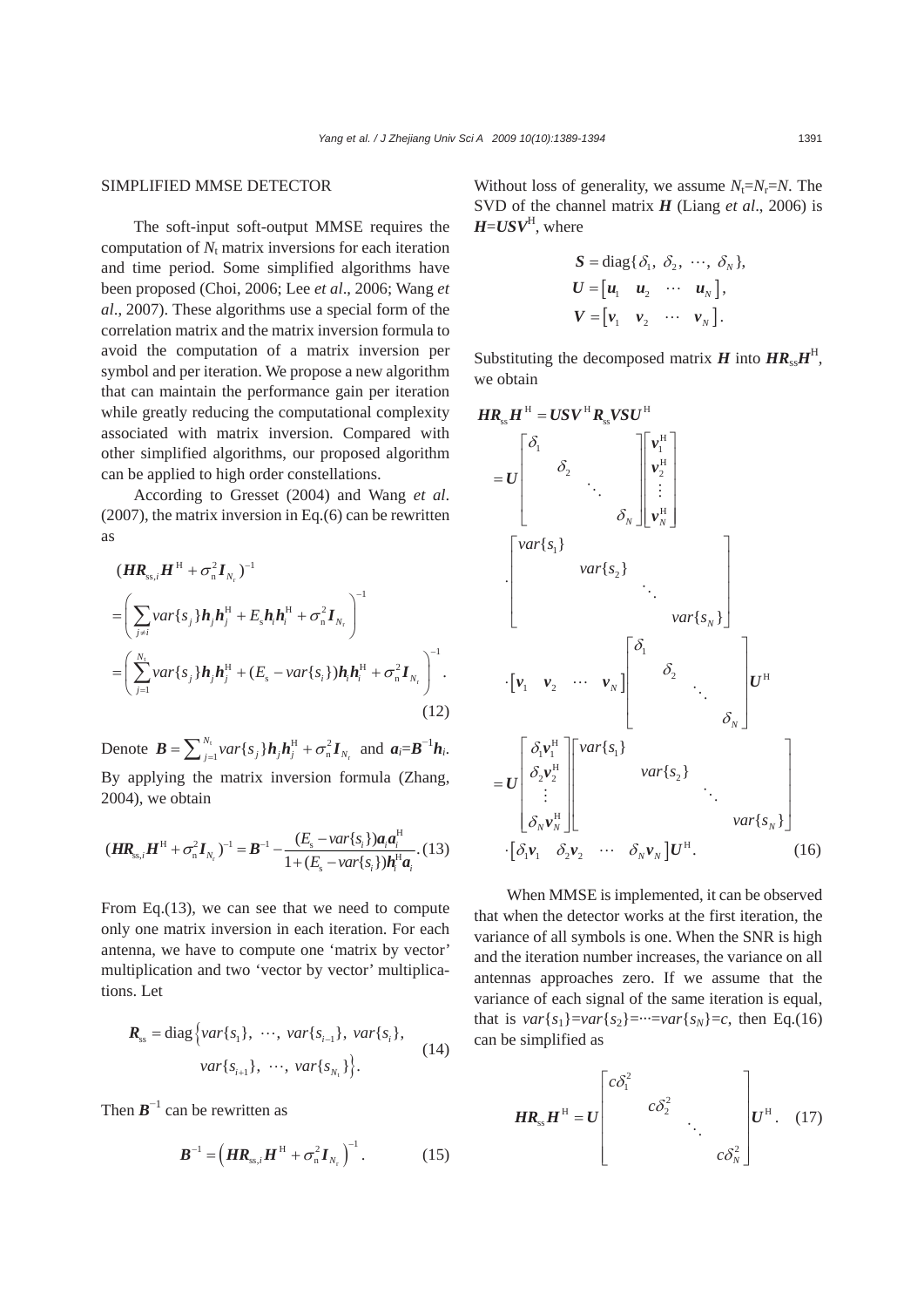We can evaluate the calculation of  $\mathbf{B}^{-1}$  as

$$
\boldsymbol{B}^{-1} = \sum_{j=1}^{N} \frac{1}{c \delta_j^2 + \sigma_n^2} \boldsymbol{u}_j \boldsymbol{u}_j^{\mathrm{H}} \,. \tag{18}
$$

In fact, the variance of each signal is different in most cases. So we let

$$
c = \frac{1}{N_{\rm t}} \sum_{j=1}^{N_{\rm t}} var\{s_j\} \,. \tag{19}
$$

Then we can use Eq.(18) to calculate  $\mathbf{B}^{-1}$ . The computational complexity associated with the matrix inversion is thus greatly reduced. If the channel is block fading (i.e., the channel is constant during *L* frames of time), the algorithm can be further simplified. We use the mean over *L* frames:

$$
c = \frac{1}{LN_{\rm t}} \sum_{i=1}^{L} \sum_{j=1}^{N_{\rm t}} var\{s_j\} \,. \tag{20}
$$

Then for the *L* frames, the calculation of matrix inversion  $\mathbf{B}^{-1}$  is performed only once. Thus, the calculation of  $N_t$  matrix inversions per iteration and time period is avoided.

When constant module constellation is employed, we have

$$
c = \frac{1}{LN_{\rm t}} \sum_{i=1}^{L} \sum_{j=1}^{N_{\rm t}} var\{s_j\} = \frac{1}{LN_{\rm t}} \sum_{i=1}^{L} \sum_{j=1}^{N_{\rm t}} (1 - \overline{s}_j^2). \quad (21)
$$

Compared with Choi's algorithm (Choi, 2006), our proposed algorithm can be applied to various constellations and its usage is not limited to constant modulus constellations. Choi's algorithm assumes a constant module transmit signal and this is the basis for its derivation. However, there is no such assumption in this paper.

In the quasi-static channel, channel varies per *L* frames of time. Then, in the original soft-input soft-output MMSE, the complexity of performing matrix inversions per *L* frames of time is  $\mathcal{O}(N_r^3 N_t L)$ . Using our simplified algorithm, only one SVD of channel matrix is performed and its complexity is  $\mathcal{O}(N_r^3)$ . Using Choi's algorithm, an eigenvalue decomposition (EVD) is performed per *L* frames and its

complexity is also  $\mathcal{O}(N_r^3)$ . So our proposed algorithm has almost the same complexity as Choi's algorithm but it can be applied to various constellations. Table 1 shows a comparison of the complexity of the different algorithms in a time period of *L* frames. Here we consider only the computational complexity associated with the calculation of the MMSE filter *wi*. Channel is assumed to be constant during *L* frames and the receiver performs  $N<sub>iter</sub>$  outer iterations.

**Table 1 Complexity comparison between different MMSE algorithms**

|                         | Algorithm Multiplication                                                       | Matrix<br>inversion                          | SVD                  | EVD                  |
|-------------------------|--------------------------------------------------------------------------------|----------------------------------------------|----------------------|----------------------|
| Original<br><b>MMSE</b> | $\mathcal{O}(LN_{,N_{\text{iter}}})$<br>$-(4N_r^2N_t + 4N_r^2)$                | $\mathcal{O}(LN_{,N_{\text{iter}}}N_{,r}^3)$ |                      |                      |
|                         | $+5N_{r}N_{r}$ )                                                               |                                              |                      |                      |
| Proposed<br><b>MMSE</b> | $\mathcal{O}(N_{\text{iter}}(4N_{\text{r}}^3))$                                |                                              | $\mathcal{O}(N_r^3)$ |                      |
|                         | $+4N_r^2+8N_r^2N_r$                                                            |                                              |                      |                      |
| Choi's                  | $+8N_{,N_{r}})$<br>$\mathcal{O}(N_{\text{iter}}(4N_{\text{r}}^2N_{\text{r}}))$ |                                              |                      |                      |
|                         | $+4N_r^3+12N_rN_r$                                                             |                                              |                      | $\mathcal{O}(N_r^3)$ |
|                         | $+2N_r^2$ )                                                                    |                                              |                      |                      |

SVD: singular value decomposition; EDV: eigenvalue decomposition

#### RESULTS

In this section, we compare the BER performance of the original algorithm, the proposed algorithm, and Choi's algorithm. We considered a MIMO system with four transmit antennas and four receive antennas. Channel was assumed to be block fading and constant during 21 frames (*L*=21). Each element of the channel matrix  $H$  was an independent circularly symmetric complex Gaussian random variable with mean zero and variance unity. We denoted the average transmit power on each antenna as  $E_s/N_t$  and the average received power on receive antenna as *E*s. The SNR per bit on each receive antenna was defined as  $E_b/N_0=E_sN_r/(N_1M_cRN_0)$ , where *R* is the coding rate. A half-rate  $(R=1/2)$  turbo code was used with generating polynomial (5, 7) in octal. For turbo coding, a random bit interleaver with 2048 length was employed. For the receiver, 5 iterations were assumed between the detector and the decoder and 8 iterations for the turbo decoder. For simulations, natural mapping QPSK, 16QAM, and 64QAM were employed.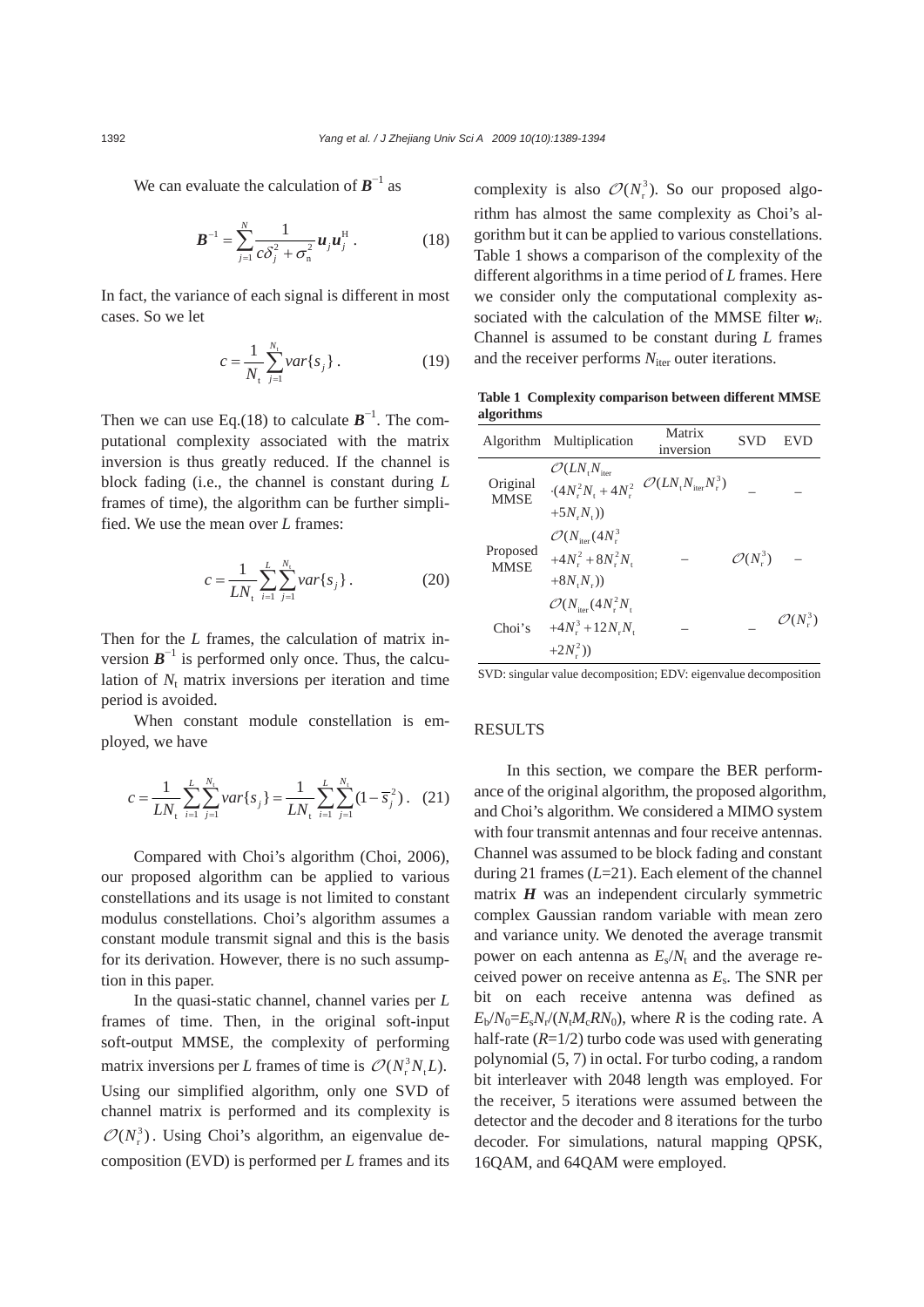Fig.1 shows the BER performance of the different algorithms when QPSK modulation was used. Fig.1 shows that the three algorithms had the same performance in the first iteration. This is because when there is no a priori information, the three algorithms use the same formulas. In the fifth iteration, the proposed algorithm showed a slight loss of performance compared with the original algorithm.



**Fig.1 BER performance of QPSK over 4×4 MIMO channel**

Fig.2 shows the BER performance of the different algorithms using 16QAM. In the first iteration, the three algorithms had identical performance. In the fifth iteration, our proposed algorithm showed a slight loss of performance compared with the original MMSE. Choi's algorithm showed the worst performance: the BER of Choi's algorithm at the fifth iteration was higher than that of our proposed algorithm even at the first iteration at 5~10 dB. The BER performance of the three algorithms using 64QAM showed a similar result (Fig.3). Choi's algorithm is not applicable to non-constant module modulation and it cannot make the iterative system convergent. Our proposed algorithm can be employed with various modulations and has better applicability.



**Fig.2 BER performance of 16QAM over 4×4 MIMO channel**



**Fig.3 BER performance of 64QAM over 4×4 MIMO channel** 

#### **CONCLUSION**

A simplified MMSE detector is proposed for iterative detection/decoding MIMO systems. Compared with the original algorithm, the proposed algorithm can greatly reduce computational complexity while retaining a good BER performance. Compared with Choi's algorithm, it has better applicability and can be used for various constellations.

### **References**

- Benesty, J., Huang, Y.T., Chen, J.D., 2003. A fast recursive algorithm for optimum sequential signal detection in a BLAST system. *IEEE Trans. Signal Process.*, **51**(7): 1722-1730. [doi:10.1109/TSP.2003.812897]
- Choi, J., 2006. MIMO-BICM iterative receiver with the EM based channel estimation and simplified MMSE combining with soft cancellation. *IEEE Trans. Signal Process.*, **54**(8):3247-3251. [doi:10.1109/TSP.2006.877667]
- de Jong, Y.L.C., Willink, T.J., 2005. Iterative tree search detection for MIMO wireless systems. *IEEE Trans. Commun.*, **53**(6):930-935. [doi:10.1109/TCOMM.2005.84 9638]
- El Gamal, H., Geraniotis, E., 2000. Iterative multiuser detection for coded CDMA signals in AWGN and fading channels. *IEEE J. Sel. Areas Commun.*, **18**(1):30-41. [doi:10.1109/49.821707]
- Farhang-Boroujeny, B., Zhu, H., Shi, Z., 2006. Markov chain Monte Carlo algorithms for CDMA and MIMO communication systems. *IEEE Trans. Signal Process.*, **54**(5): 1896-1909. [doi:10.1109/TSP.2006.872539]
- Foschini, G.J., Gans, M.J., 1998. On limits of wireless communications in a fading environment when using multiple antennas. *Wirel. Pers. Commun.*, **6**(3):311-335. [doi:10. 1023/A:1008889222784]
- Gresset, N., 2004. New Space-time Coding Techniques with Bit-interleaved Coded Modulations. PhD Thesis, ENST Paris-Mitsubishi ITE TCL Rennes, Paris, France.